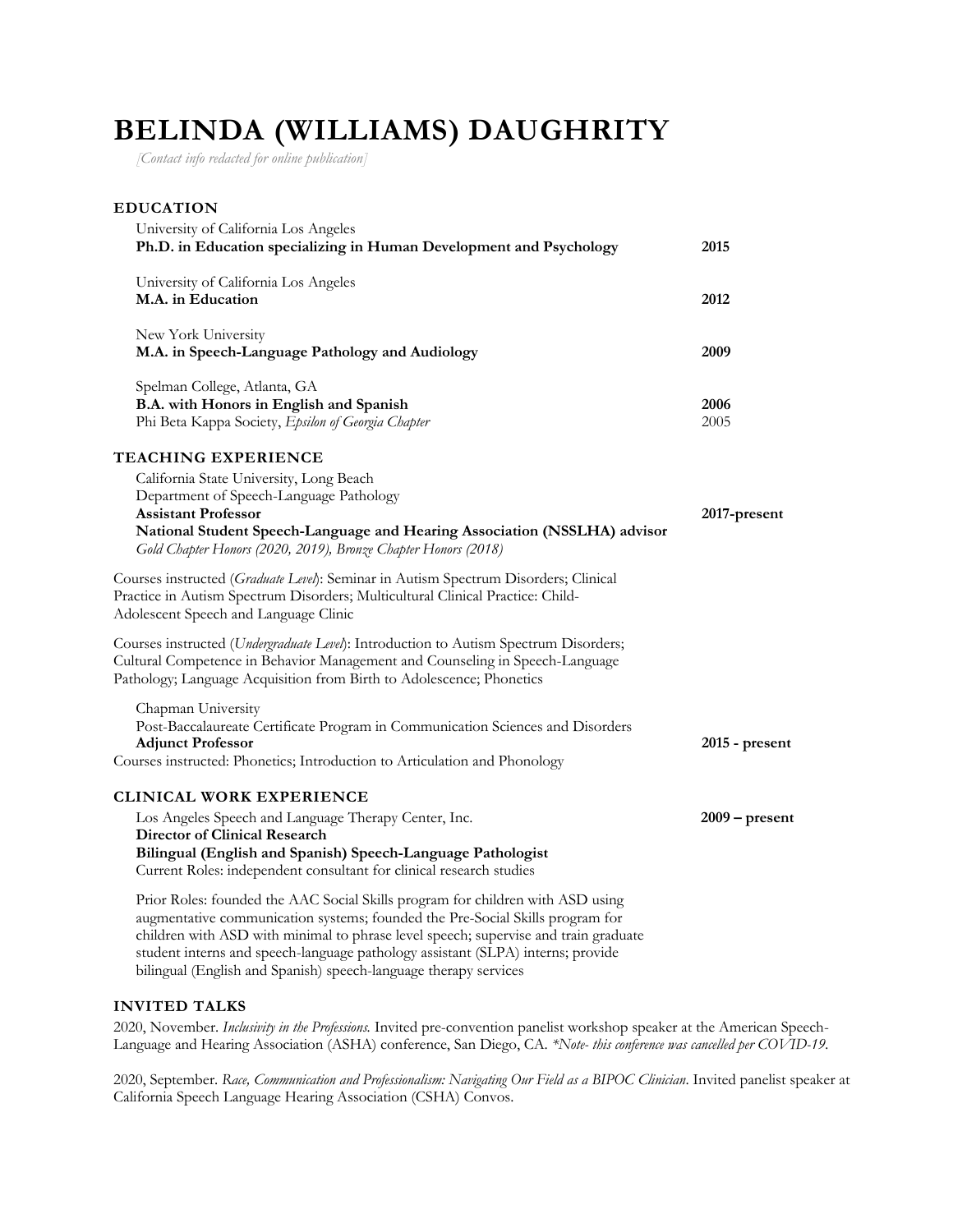2019, February. *ASD in Underrepresented Communities: Acknowledging Disparity and Enacting Change.* Invited speaker at the Illinois Speech-Language and Hearing Association (ISHA) conference, Chicago, Illinois.

2018, April. *Autism*. Invited panelist at Pepperdine Graduate School of Education & Psychology Diversity Council, Los Angeles, California.

2018, March. *Transitions in Early Childhood*. Invited speaker at Autism Intervention Research Network for Behavioral Health (AIR-B) 4th Annual Autism Community Conference – The Power of Connectivity, Los Angeles, California.

2017, March. *Transitions Throughout School*. Invited speaker at Autism Spectrum Disorders: What We Need to Know - Building Bridges to Optimal Health series, Los Angeles, California.

2014, March. *Autism in Schools*. Invited speaker at Autism is Not Black and White: It's a Spectrum - Building Bridges to Optimal Health series, Los Angeles, California.

#### **PUBLICATIONS** *\*student involvement*

- Daughrity, B. (2021). Exploring Outcomes of an Asynchronous Learning Module on Increasing Cultural Competence for Speech-Language Pathology Graduate Students. *American Journal of Speech-Language Pathology*, In Press.
- Daughrity, B., Ellis, E., & Wiley, A. (2021). Parent Perceptions of Challenges for Teens with Autism Spectrum Disorder (ASD) Transitioning to Young Adulthood. *Journal of the National Black Association of Speech-Language Pathology*, In Press.
- Bittner, M., Daughrity, B., Ocampo, A., Lavay, B., & *Le, A*. (2021). Are Adapted Physical Education Teachers Facilitating Peer Engagement and Social Communication? *Palestra,* In Press.
- Daughrity, B., Bittner, M., Ocampo, A., Lavay, B., *Chevalier, S., Jimenez, S., & Ye, A*. (2020). Interprofessional Collaboration With Speech-Language Pathologists: Training Pre-Service Adaptive Physical Education Teachers to Facilitate Peer Engagement among Children with Disabilities. *Perspectives of the ASHA Special Interest Groups*, 5(5), 1313-1323.

Daughrity, B. (2020). Standing Up, Speaking Out for Racial Justice. *The ASHA Leader*. (25): 52-59.

Bittner, M., Daughrity, B., Ocampo, A., & Lavay, B. (2020). Interprofessional collaborative practice: APE and SLP. *The Advocate.*

Daughrity, B. (2019). Getting Campers to Talk – To Each Other. *The ASHA Leader*. (24): 34-35.

Daughrity, B. (2019). Parent Perceptions of Barriers to Friendship Development for Children with Autism Spectrum Disorders. *Communication Disorders Quarterly*, 40(3), 142-151.

Williams, B. (2015). Building a Science of Friendship. *The ASHA Leader*, (20): 50-54.

#### **CONFERENCE PRESENTATIONS** *\*student involvement*

Daughrity, B., & *Oakley, C*. (2021). Strategies for Effective Teaching and Supervision During the COVID Classroom. Oral session presented at California Speech-Language and Hearing Association (CSHA) Convention, Virtual Conference.

Daughrity, B., Ocampo, A., Bittner, M., Lavay, B., *Jimenez, S.,* & *Chevalier, S.* (2020, November). SLP and APE Collaboration to Facilitate Peer Engagement Among Children with Autism and Other Disabilities. Proposal accepted at the Annual Convention of the American Speech-Language-Hearing Association, San, Diego, CA. *\*Note- this conference was cancelled per COVID-19.*

*Baker, M*. & Daughrity, B. (2020, November). Speech-Language Professionals' Self-Perception of Competence in Behavioral Management of Clients with Autism and Other Disabilities. Poster accepted at the American Speech-Language-Hearing Association (ASHA) conference, San Diego, CA. *\*Note – this conference was cancelled per COVID-19.*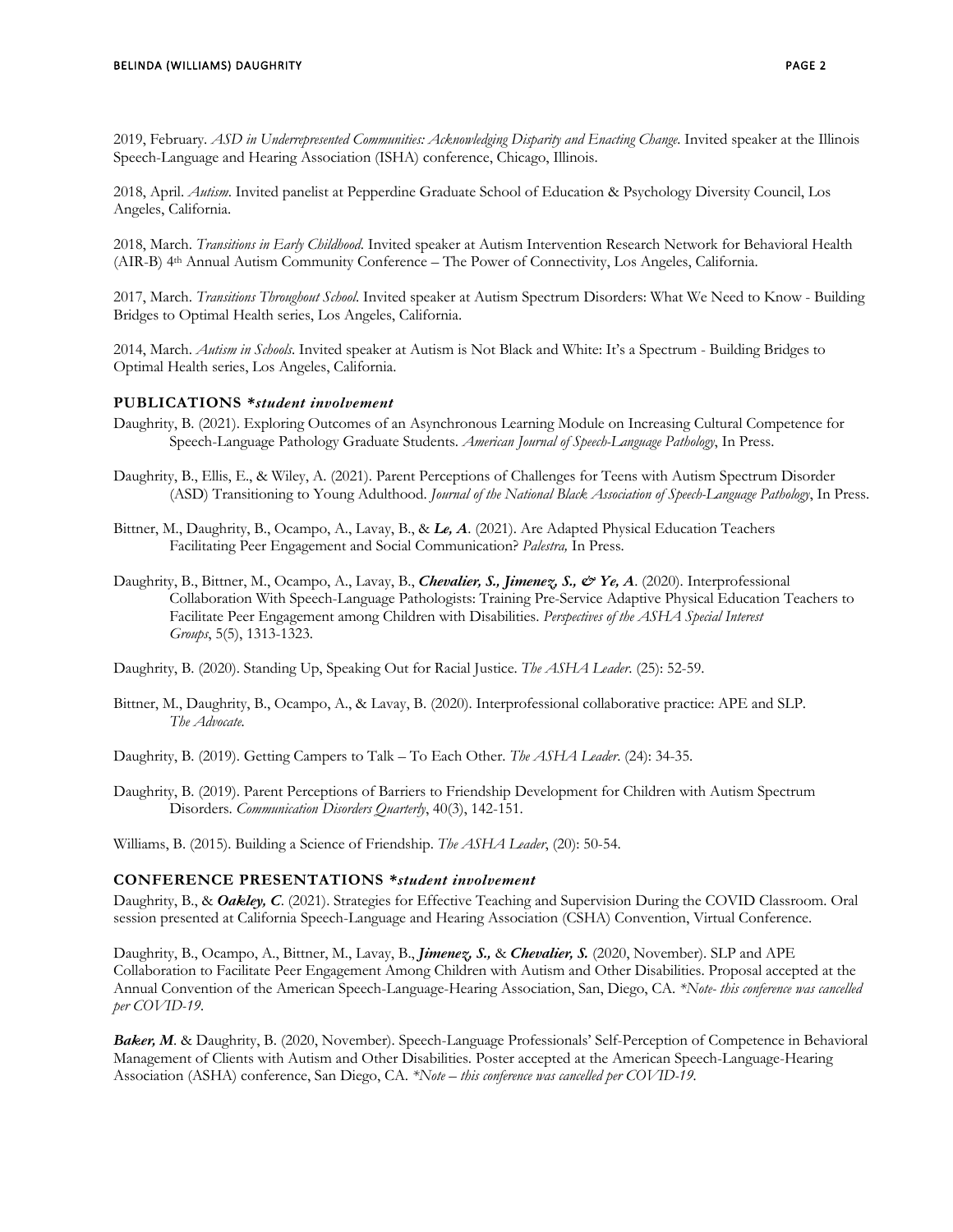Bittner, M., Lavay, B., Daughrity, B., Ocampo, A., *Gonzalez, T., Morales, A., Cavalier, S., Jimenez, S. & Ramos, A.* (2020, April). Training PreService Adapted Physical Education Teachers to Facilitate Peer Engagement and Social Skills in Children with Disabilities. Society for Health, Physical Education, and Dance. Salt Lake City, UT. *\*Note- this conference was cancelled per COVID-19.*

Daughrity, B., Ellis, E., *Morales, A*., Wiley, A., & Wiley, P. (2020, March). Challenges for Teens with Autism Spectrum Disorder Transitioning to Adulthood: Caregiver Perceptions. Oral session presented at California Speech-Language and Hearing Association (CSHA) Convention, Anaheim, CA. *\*Note- this conference was cancelled per COVID-19.*

Daughrity, B., Ocampo, A., Bittner, M., Lavay, B., *Cavalier, S.,* & *Jimenez, S.* (2020, March). Promoting Peer-to-Peer Engagement Through Collaborative Practices Among SLPs & APE Teachers. Oral session presented at California Speech-Language and Hearing Association (CSHA) Convention, Anaheim, CA. *\*Note- this conference was cancelled per COVID-19.*

Bittner, M., Lavay, B., Daughrity, B., Ocampo, A., *Gonzalez, T., Morales, A., Cavalier, S., Jimenez, S.* & *Ramos, A***.** (2019, November). *Are APE Teachers Facilitating Peer Engagement and Social Communication?* National Adapted Physical Education Conference, Garden Grove, CA.

Daughrity, B., Ellis, E., *Morales, A*., Wiley, A., & Wiley, P. (2019, November). Parent Perceptions of Challenges for Teens With Autism Spectrum Disorder (ASD) Transitioning to Young Adulthood. Technical session presented at American Speech-Language and Hearing Association (ASHA) Convention, Orlando, FL.

Daughrity, B. & *Oakley, C*. (2019, March). Mentorship Matters: Exploring Student Perceptions of Mentorship in Speech-Language Pathology. Poster presented at California Speech-Language and Hearing Association (CSHA) Convention, Pasadena, CA.

*Leas, J*. & Daughrity, B. (2019, March). Let's Talk Access: Parent Perspectives on AAC Accessibility. Seminar presented at California Speech-Language and Hearing Association (CSHA) Convention, Pasadena, CA.

*Woodruff, L*. & Daughrity, B. (2019, March). Bridging the Diagnostic Gap Between Underserved and Served Communities. Poster presented at California Speech-Language and Hearing Association (CSHA) Convention, Pasadena, CA.

Daughrity, B., Wiley, A., & Wiley, P. (2018, November). Picture Perfect: Teaching Social Skills With Video Modeling. Seminar presented at American Speech-Language and Hearing Association (ASHA) Convention, Boston, MA.

Daughrity, B. & *Leas, J*. (2018, November). Investigating Alternative & Augmentative Communication with Bilingual Children. Poster presented at American Speech-Language and Hearing Association (ASHA) Convention, Boston, MA.

*Augustine, J*. & Daughrity, B. (2018, April). Culturally and Linguistically Diverse Families' Perception of the IEP. Seminar presented at the National Black Association for Speech-Language and Hearing (NBASLH) Convention, Washington, D.C.

Daughrity, B., Wiley, A., & Wiley, P. (2017, November). AAC Social Skills: An Innovative Program to Engage Minimally Verbal Children in Social Interaction. Seminar presented at American Speech-Language and Hearing Association (ASHA) Convention, Los Angeles, CA.

Wiley, A., Wiley, P., & Daughrity, B. (2017, November). KIP, Keeping It Positive: Teaching positive affect & development of positive relationships to teens with ASD. Seminar presented at American Speech-Language and Hearing Association (ASHA) Convention, Los Angeles, CA.

Daughrity, B., Wiley, P., & Wiley, A. (2017, November). Parent Professional Partnerships: A Parent Program for Children in Early Intervention. Poster presented at American Speech-Language and Hearing Association (ASHA) Convention, Los Angeles, CA.

Daughrity, B. & Wiley, A. (2017, July). Connecting Clinic Clinicians to Classrooms to Improve Social Skills for Students with Autism. Seminar presented at American Speech-Language and Hearing Association (ASHA) Connect conferences, New Orleans, Louisiana.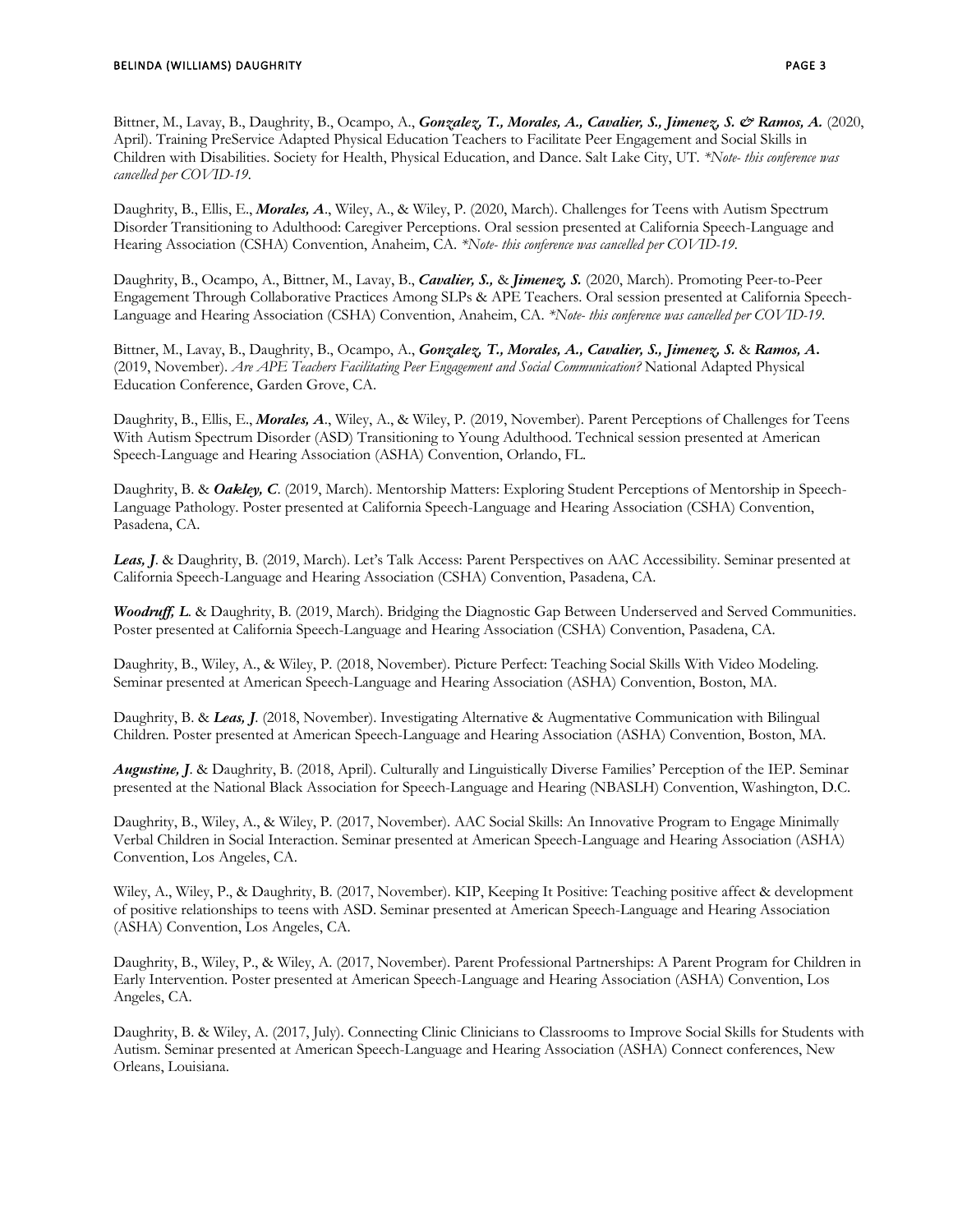Wiley, P., Daughrity, B., & Wiley, A. (2016, November). Connecting the Clinic to the Classroom: Innovative Ways of Bridging the Gap Between Service Providers. Seminar presented at American Speech-Language and Hearing Association (ASHA) Convention, Philadelphia, Pennsylvania.

Daughrity, B. & Wiley, A. (2015, November). Gender Bender: Developing Understanding of Gender & Sexuality in Teens & Young Adults with ASD. Seminar presented at American Speech-Language and Hearing Association (ASHA) Convention, Denver, Colorado.

Daughrity, B. (2015, November). Propinquity as a Barrier to Friendship Development for Children with Autism. Poster presented at Asia Pacific Regional International Meeting for Autism Research (IMFAR) Conference, Shanghai, China.

Carr, T., Williams, B., & Panganiban, J. (2015, May). Addressing Disparities in Early Access to Care using Community Partnered Participatory Research. Seminar presented at Annual International Meeting for Autism Research (IMFAR) Conference, Salt Lake City, Utah.

Williams, B., Panganiban, J., Booker-Vaughns, J., & Kapp, S. (2015, January). Addressing Autism in the African-American Community: Establishing A Partnership to Promote Progress. Seminar presented at Annual University of CA Center for Special Education, Disabilities, & Developmental Risk (UCSPEDDR) Conference, Santa Barbara, California.

Williams, B. & Wiley, A. (2014, November). It Takes Two: Integrating Innovative Approaches to Collaborating with Parents of Children with Autism. Seminar presented at American Speech-Language and Hearing Association (ASHA) Convention, Orlando, Florida.

Wiley, A., Williams, B., & Wiley, P. (2014, November). Talk About It: Innovative Approaches to Teach Conversation to Adolescents with Autism Spectrum Disorder. Seminar presented at American Speech-Language and Hearing Association (ASHA) Convention, Orlando, Florida.

Wiley, A., & Williams, B. (2014, November). Collaboration, Rotations, & Technology: Preschool Speech Delivery with an Innovative Approach. Seminar presented at American Speech-Language and Hearing Association (ASHA) Convention, Orlando, Florida.

Williams, B. (2014, May). Self-Perception in Friendship Nomination in Children with Autism. Poster presented at International Meeting for Autism Research (IMFAR) Conference, Atlanta, Georgia.

Williams, B. (2013, May). Associations Between Early Social Communication and Play Skills and Conversation Quality in Children with ASD. Poster presented at International Meeting for Autism Research (IMFAR) Conference, San Sebastian, Spain.

Williams, B. (2012, November). Peer Engagement in Social Skills Groups. Seminar presented at American Speech-Language-Hearing Association (ASHA) Convention, Atlanta, Georgia.

Reuterskiold, C., Williams, B., & Sidtis, D. (2009, November). Incidental Learning of Formulaic Expressions. Poster presented at American Speech-Language and Hearing Association (ASHA) Convention, New Orleans, Louisiana.

# **AWARDS AND GRANTS**

| CSULB Small Faculty Grant (\$4,000)                                                                                                | 2019 |  |
|------------------------------------------------------------------------------------------------------------------------------------|------|--|
|                                                                                                                                    |      |  |
| HOGAR Grant (\$4,000)                                                                                                              | 2019 |  |
| CSULB Ukleja Center for Ethical Leadership (\$5,000)                                                                               | 2019 |  |
| Research Stipend                                                                                                                   |      |  |
| Proposal: Ethical Knowledge of Speech-Language Pathology Students: Assessing Cultural Competence for Ethical Service Delivery with |      |  |
| Culturally, Linguistically Diverse Populations                                                                                     |      |  |
| CSULB Student Excellence Fund Awardee (\$784)                                                                                      | 2018 |  |
| SLP Graduate Research Assistantship                                                                                                |      |  |
| CSULB Ukleja Center for Ethical Leadership (\$3,000)                                                                               | 2018 |  |
| Pedagogical Stipend to Integrate the Teaching of Ethics in CSULB Courses                                                           |      |  |
| Proposal: Ethics in Speech-Language Pathology - effectively working with culturally and linguistically diverse clients             |      |  |
| CSULB Alumni Grant (\$3,320)                                                                                                       | 2018 |  |